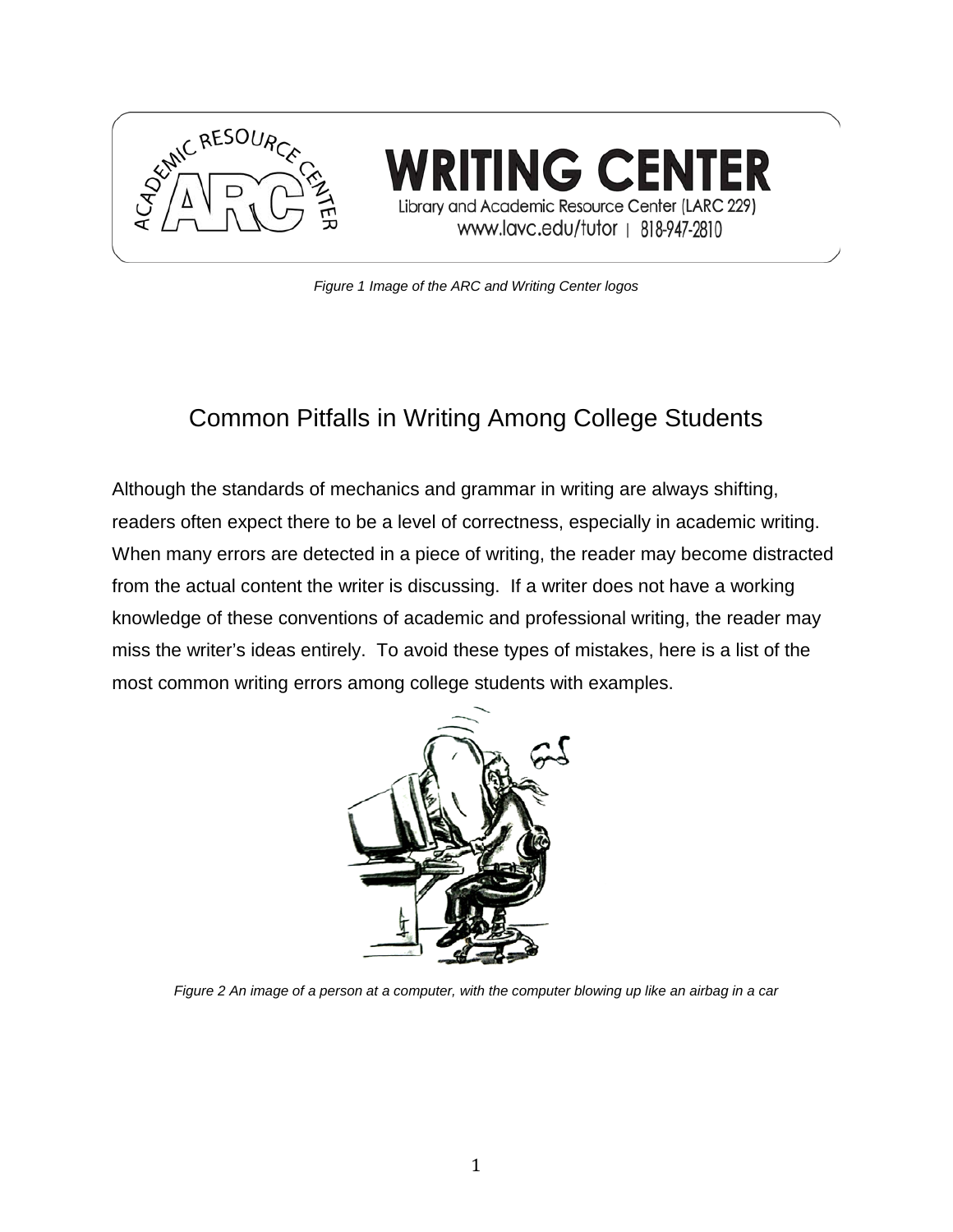# Punctuation Errors

#### • **Missing comma after an introductory element**

When sentences open with introductory words, phrases, or clauses, the reader usually needs a small pause between the introductory element and the main part of the sentence, signified by a comma.

- 1. Determined to get the job done we worked all weekend. (incorrect)
- 2. Determined to get the job done**,** we worked all weekend. (correct)
- 1. Luckily the boy managed to escape from the burning building. (incorrect)
- 2. Luckily**,** the boy managed to escape from the burning building. (correct)

#### • **Missing comma in a compound sentence**

A compound sentence is made up of two or more clauses that could each stand alone as a complete sentence, but when joining these two sentences with FANBOYS (for, and, nor, but, or, yet, so), a comma is needed to join the two thoughts.

- 1. The words "I do" may sound simple but they mean a lifetime of commitment. (incorrect)
- 2. The words "I do" may sound simple**,** but they mean a lifetime of commitment. (correct)

#### • **Missing comma(s) with a nonrestrictive element**

A nonrestrictive element is not essential to the meaning of the sentence, which is why these phrases need to be set off by commas. If the phrase is removed from the sentence, then the sentence will be grammatically correct.

- 1. Marina who was the president of the club was the first to speak. (incorrect)
- 2. Marina**,** who was the president of the club**,** was the first to speak. (correct)

#### • **Comma Splice**

A comma splice is when a comma separates two clauses that could each stand alone as a complete sentence. In order to fix a comma splice, one may insert a semicolon(;),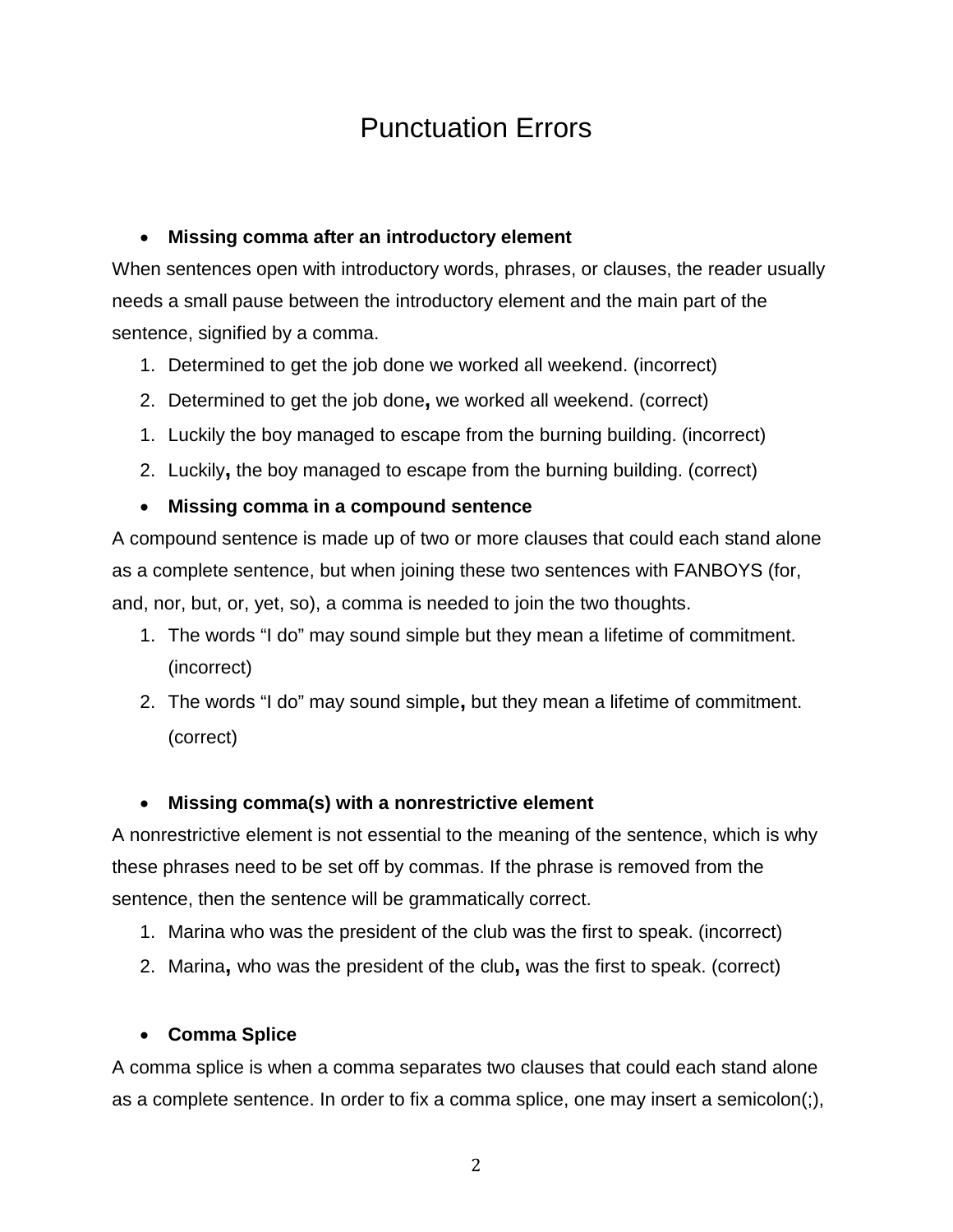add a period, or add a conjunction (one of the FANBOYS: for, and, nor, but, or, yet, so) after the comma. One could also simply restructure the sentence.

- 1. I was strongly attracted to her, she had no patience with children. (incorrect)
- 2. I was strongly attracted to her**, but** she had no patience with children. (correct)
- 1. He was twelve years old, he was very mature for his age. (incorrect)
- 2. He was twelve years old**;** he was very mature for his age. (correct)

#### • **Missing or misplaced possessive apostrophes**

In order to make a sound possessive, you must add an apostrophe ( ' ) and an –s at the end of the word. If the noun is already plural, an apostrophe is all that is needed, but possessive personal pronouns do not need the apostrophe: hers, his, its, ours, yours.

- 1. Overambitious parents can be harmful to a childs well-being. (incorrect)
- 2. Overambitious parents can be harmful to a child**'**s well-being. (correct)

#### • **Unnecessary comma(s) with a restrictive element.**

A restrictive element is a clause or word that is essential to the meaning of the sentence. Oftentimes, people will unnecessarily add a comma in this way because, when reading the sentence aloud, there is a pause at this point.

- 1. Shakespeare's tragedy**,** *Othello***,** deals with the dangers of jealousy. (incorrect)
- 2. Shakespeare's tragedy *Othello* deals with the dangers of jealousy. (correct)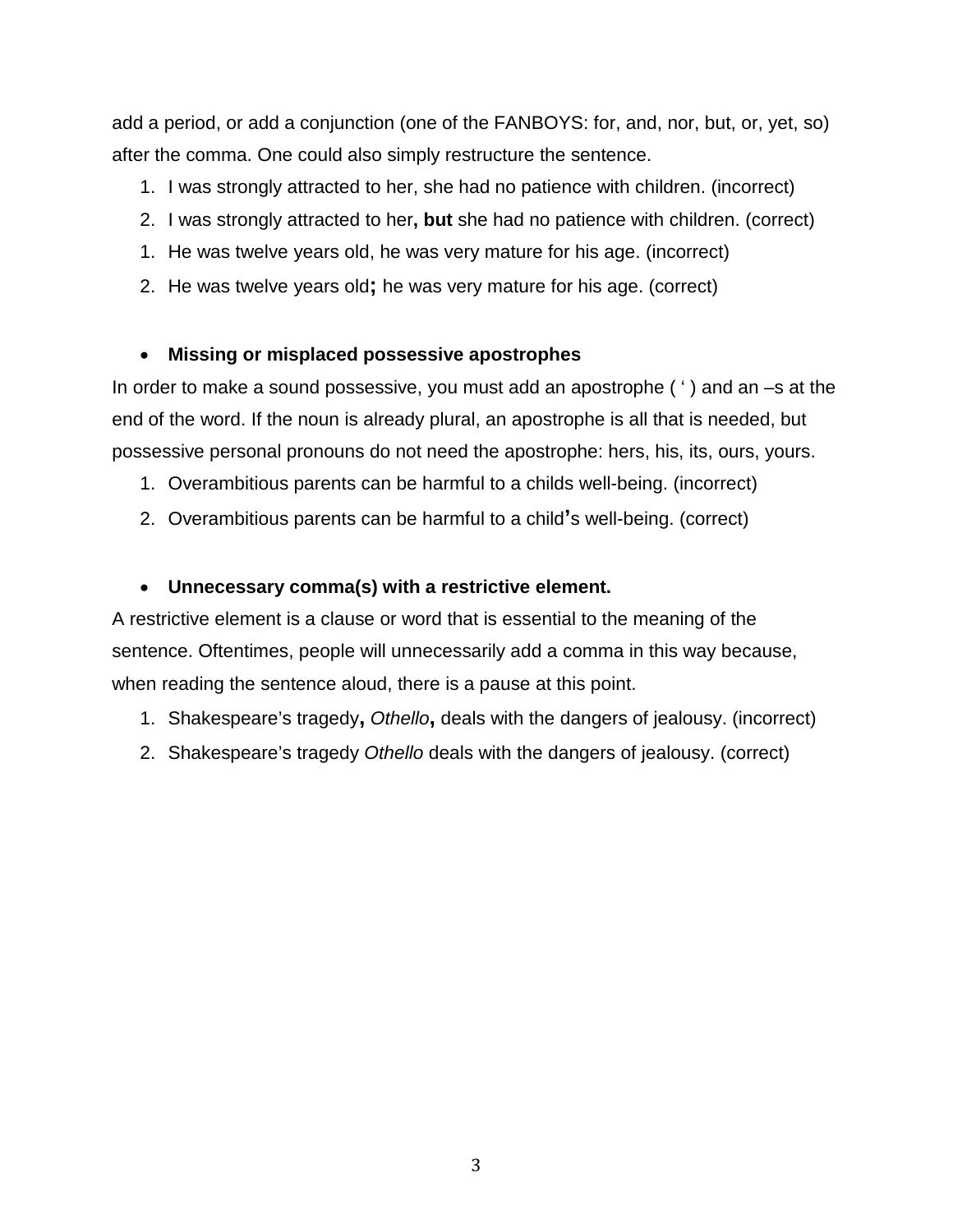# Grammar Errors



*Figure 3 A drawing of a pile of books*

#### • **Vague pronoun reference**

Pronouns are words such as "he," "she," or "it" which replace another word (or the "antecedent") so that the word does not have to be repeated. In order to use a pronoun, the antecedent must be clearly used somewhere else in the sentence so that the reader understands what the writer is referring to.

- 1. Mary is a very smart girl, but she had a lot of trouble with **it**. (incorrect)
- 2. Mary is a very smart girl, but she had a lot of trouble with **the exam**. (correct)

#### • **Word errors due to homonyms.**

Certain words called homonyms sound very similar but actually have different meanings. These words are often confused. Some of these homonyms may include: accept vs. except, conscious vs. conscious, allusion vs. illusion, etc.

- 1. The team played **there** best, but that was not good enough. (incorrect)
- 2. The team played **their** best, but that was not good enough. (correct)

#### • **Wrong or missing verb endings**

Different tenses of verbs require different endings of these verbs (including, -s, -es, -ed, -d). Staying consistent with a tense can also be difficult, but it is absolutely necessary.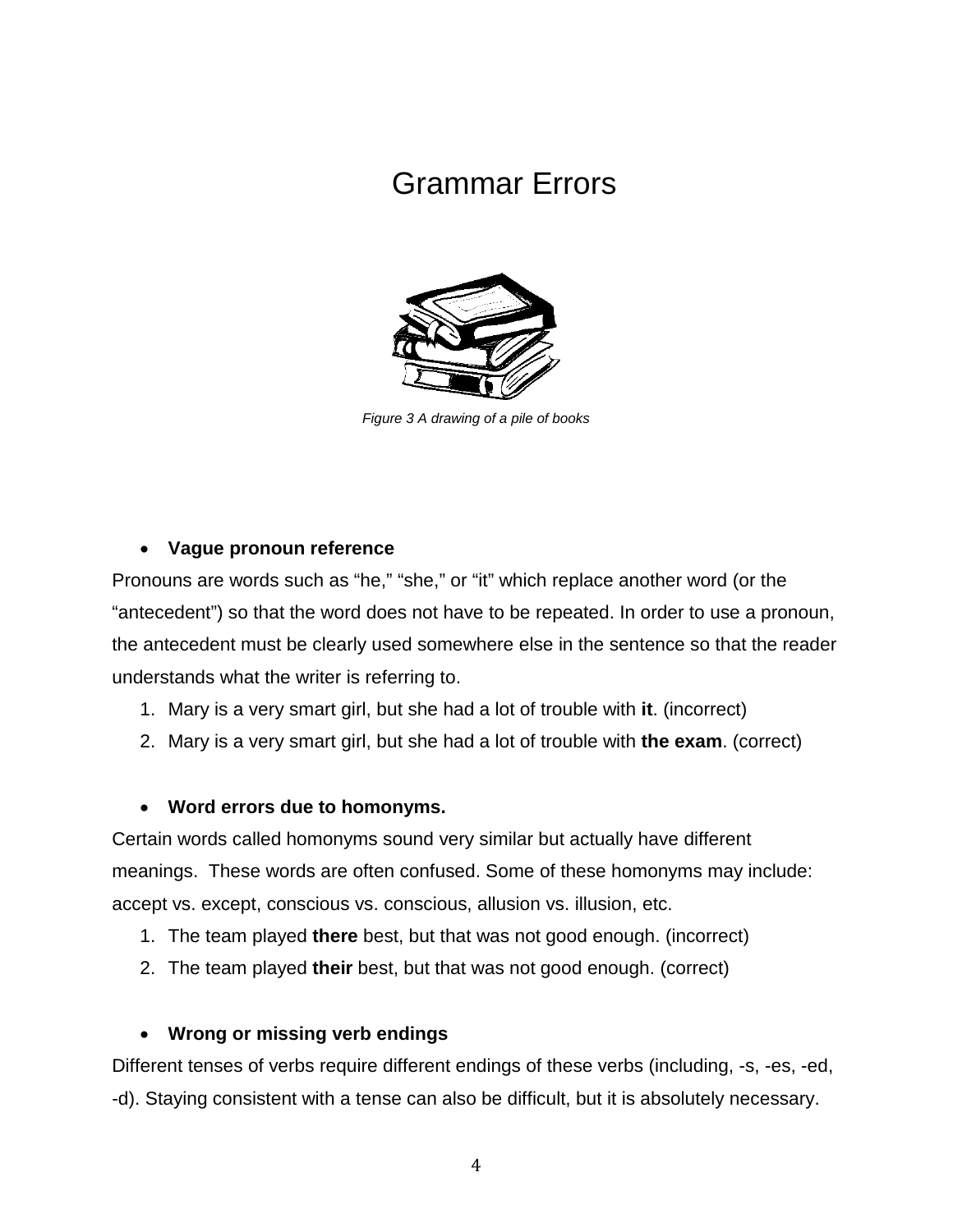- 1. The United States **drop** two atomic bombs on Japan in 1945. (incorrect)
- 2. The United States **dropped** two atomic bombs on Japan in 1945. (correct)

#### • **Wrong or Missing Prepositions**

Prepositions are used to represent relationships in time and space between nouns or pronouns and other words in the sentence. When the wrong preposition is used to a sentence, the entire meaning of the sentence can be changed.

- 1. Is that a ruby **in** your finger? (incorrect)
- 2. Is that a ruby **on** your finger? (correct)
- 1. President Nixon compared the United States **with** a "pitiful, helpless giant." (incorrect).
- **2.** President Nixon compared the United States **to** a "pitiful, helpless giant." (correct).

#### • **Unnecessary shift in tense**

The tense of a sentence tells the reader when the action is happening. If the writer unnecessarily shifts from one tense to another, he or she may confuse the reader.

- 1. Joy laughs until she cried during Seinfeld. (incorrect)
- 2. Joy laughs until she cries during Seinfeld. (correct)

#### • **Unnecessary shift in pronoun**

An unnecessary shift in pronoun occurs when a writer changes the pronoun (which refers to its antecedent) that was previously used in the sentence for no apparent reason. This can create confusion for the reader.

- 1. When **one** first sees a painting by Georgia O'Keefe, **you are** impressed by a sense of power and stillness. (incorrect)
- 2. When **one** first sees a painting by Georgia O'Keefe, **one is** impressed by a sense of power and stillness. (correct)
- **Sentence fragment**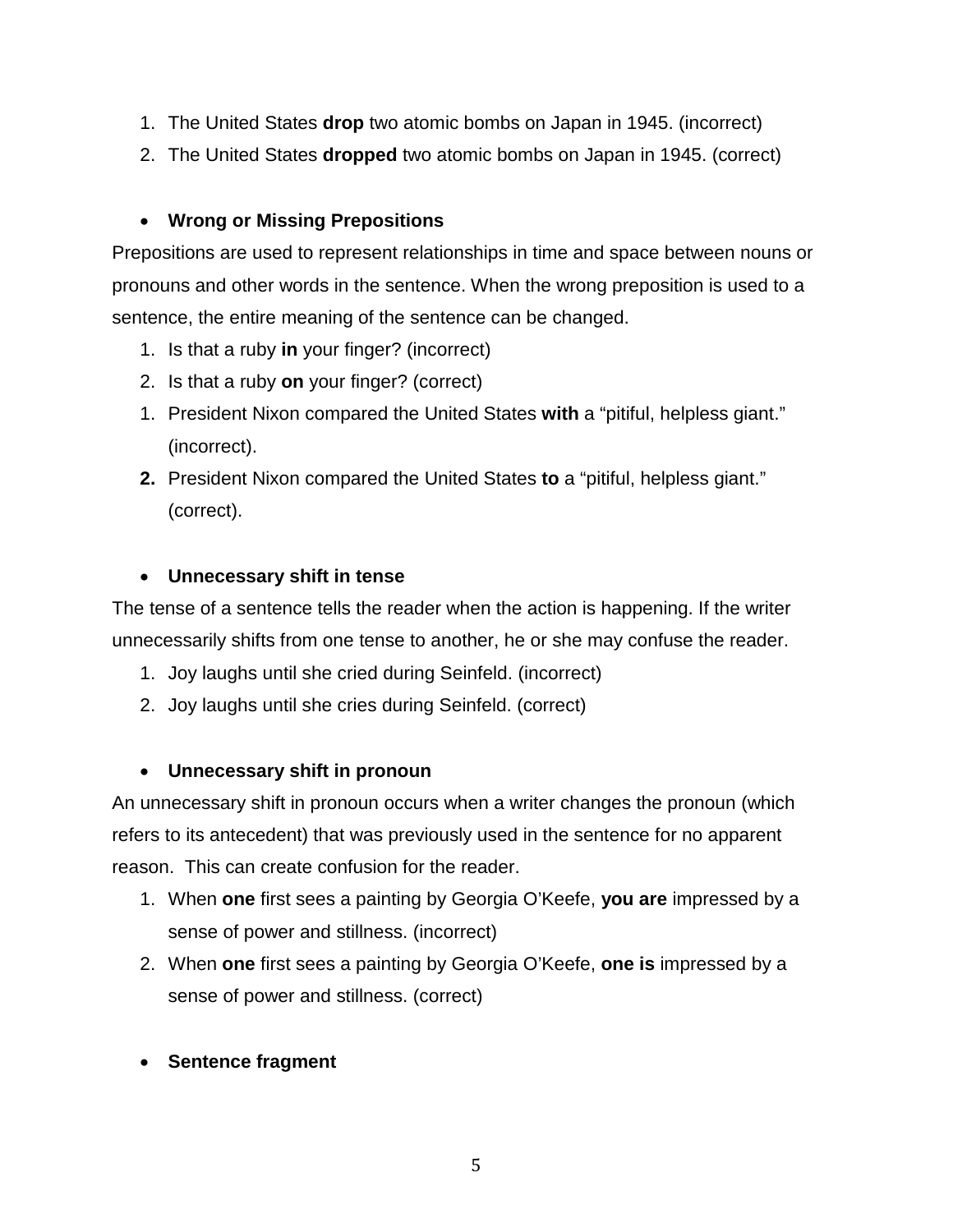A fragment sentence lacks a subject or verb (or both) and is an incomplete sentence. It also may begin with subordinating words such as, "because," making the meaning of the sentence dependent on another sentence.

- 1. We returned to the drugstore**. Where we waited for our parents**. (incorrect).
- 2. We returned to the drugstore, where we waited for our parents. (correct).
- 1. The old aluminum boat sitting on its trailer. (incorrect)
- 2. The old aluminum boat **was** sitting on its trailer. (correct)

#### • **Wrong tense or verb form**

When the wrong tense or the wrong verb is given, readers may not know when an action is, was, or will be completed. Many of these types of errors are caused by confusion over verbs with irregular forms.

- 1. Mia Hamm **has broke** many soccer records. (incorrect)
- 2. Mia Hamm **has broken** many soccer records. (correct)
- 1. The Greeks **builded** a wooden horse that the Trojans **taked** into the city. (incorrect)
- 2. The Greeks **built** a wooden horse that the Trojans **took** into the city. (correct)

### • **Lack of subject-verb agreement**

All verbs must agree with their subject in number and in person. Oftentimes, all that is required to fix the error is to add an –s at the end of the verb.

- 1. The two main goals of my life **is** to be generous and to have no regrets. (incorrect)
- 2. The two main goals of my life **are** to be generous and to have no regrets. (correct)
- 1. My friend **commute** everyday from New York. (incorrect)
- 2. My friend **commutes** everyday from New York. (correct)

### • **Run-on/Fused sentences (comma splice)**

A run-on or fused sentence occurs when clauses that could each stand alone as complete sentences are joined together with no punctuation or word links. This can be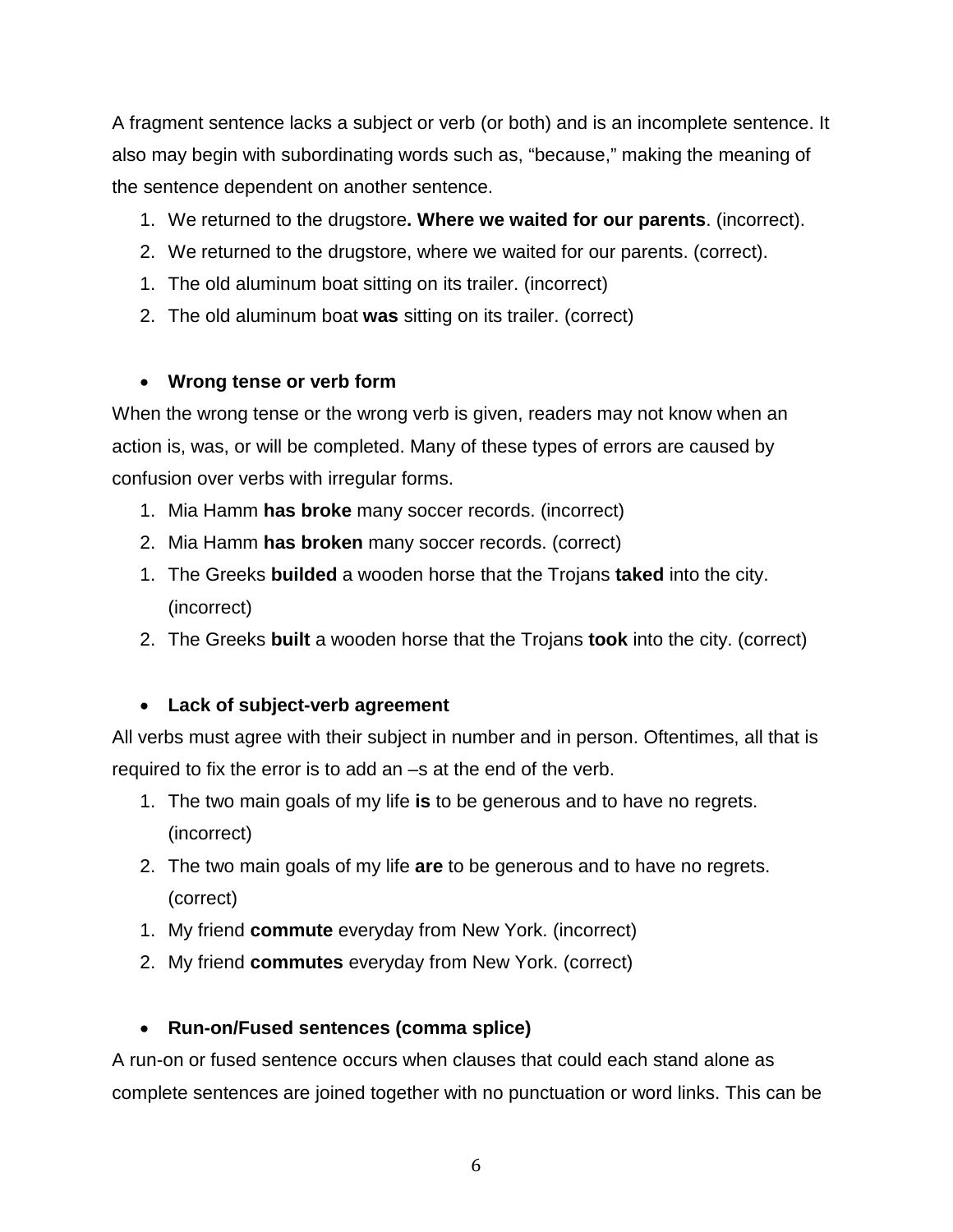fixed by simply dividing the long sentence into two with a period, or by joining the sentences together with a semicolon ( ; ) or one of the FANBOYS (for, and, nor, but, or, yet, so), which are called coordinating conjunctions. .

- 1. Klee's paintings seem simple they are very sophisticated. (incorrect)
- 2. Klee's paintings seem simple**, but** they are very sophisticated. (correct)

#### • **Misplaced or dangling modifiers**

Make sure that every modifier is as close as possible to the word that it modifies. A misplaced modifier can confuse the reader by misleading him or her to believe a certain modifier is referring to the wrong word, phrase, or clause.

- 1. They could see the eagles swooping and diving **with binoculars**. (incorrect)
- 2. **With binoculars**, they could see the eagles swooping and diving. (correct)

#### • **Its versus It's**

"Its" is the possessive form meaning "belonging to," while "it's" is the contracted form of "it is." Be careful not to confuse the two.

- 1. The car is lying on **it's** side in the ditch. **Its** a white 2000 Subaru. (incorrect)
- 2. The car is lying on **its** side in the ditch. **It's** a white 2000 Subaru. (correct)

#### • **That versus Which**

Use "that" with a restrictive clause (this means the clause is essential to the overall meaning of the sentence) and "which" for a nonrestrictive clause (not essential to the overall meaning of the sentence).

- 1. The pasta sauce, **that** came from Spain, was a crowd favorite. (incorrect)
- 2. The pasta sauce, **which** came from Spain, was a crowd favorite. (correct)

#### • **Effect versus Affect**

Use "affect" to mean "brought about," "caused" or "influenced." It almost always takes the form of a verb. "Effect" means "result" and is generally following the words, "a," "an," "any," "the," "take," "into," and "no." "Effect" almost always takes the form of a noun.

7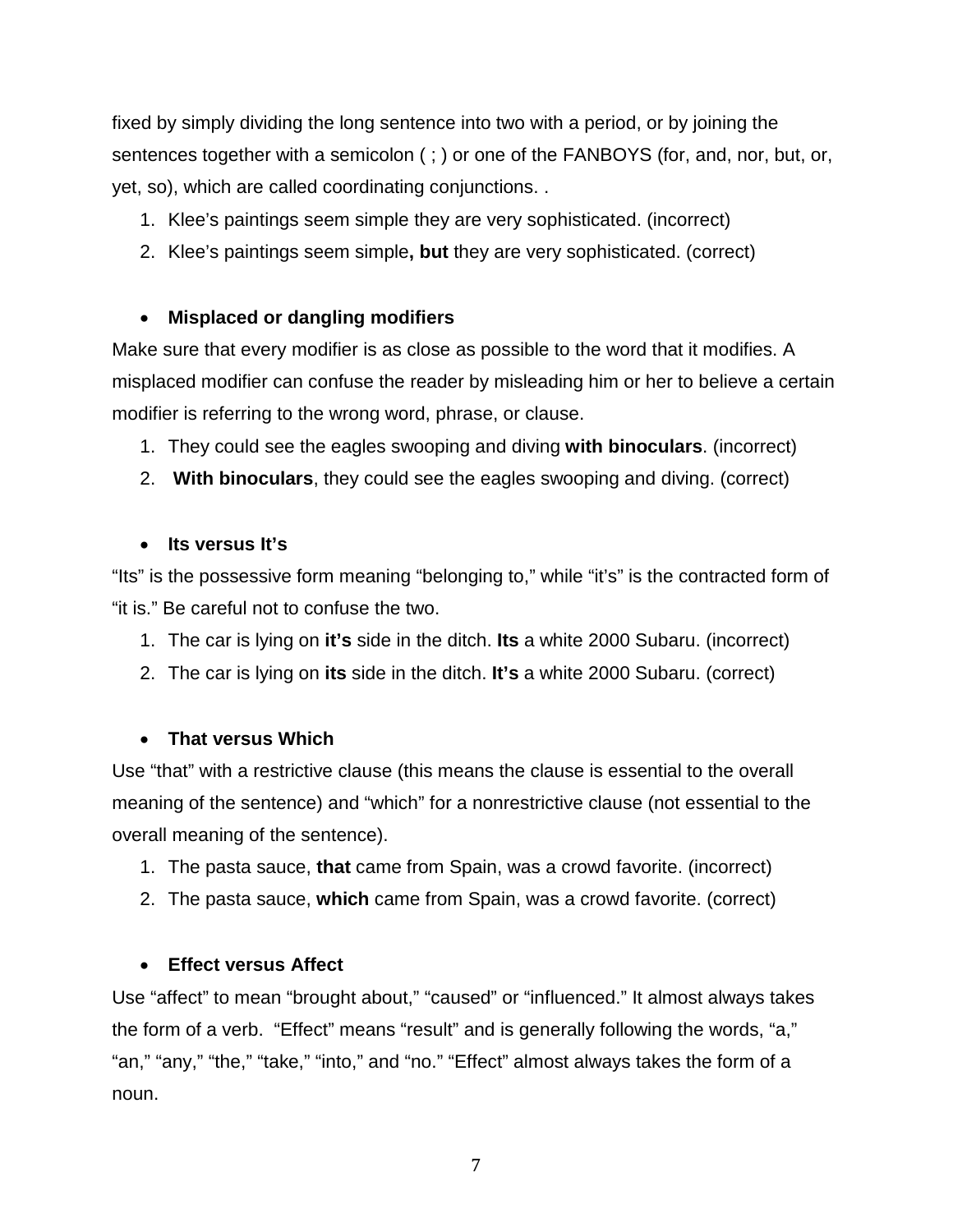- 1. He **effected** an emotion in the crowd. (incorrect)
- 2. He **affected** an emotion in the crowd. (correct)
- 1. The movie had a serious **affect** on my sister. (incorrect)
- 2. The movie had a serious **effect** on my sister. (correct)

#### • **Who versus Whom**

Use "who" when referring to the subject of a clause and "whom" when referring to the object of a clause. In the sentence "Sally loves Nick," Sally is the subject and Nick is the object.

- 1. **Who** do you love? I love **he**. (incorrect)
- 2. **Whom** do you love? I love **him**. (correct)
- 3. **Whom** is there? **Him** is there. (incorrect)
- 4. **Who** is there? **He** is there. (correct)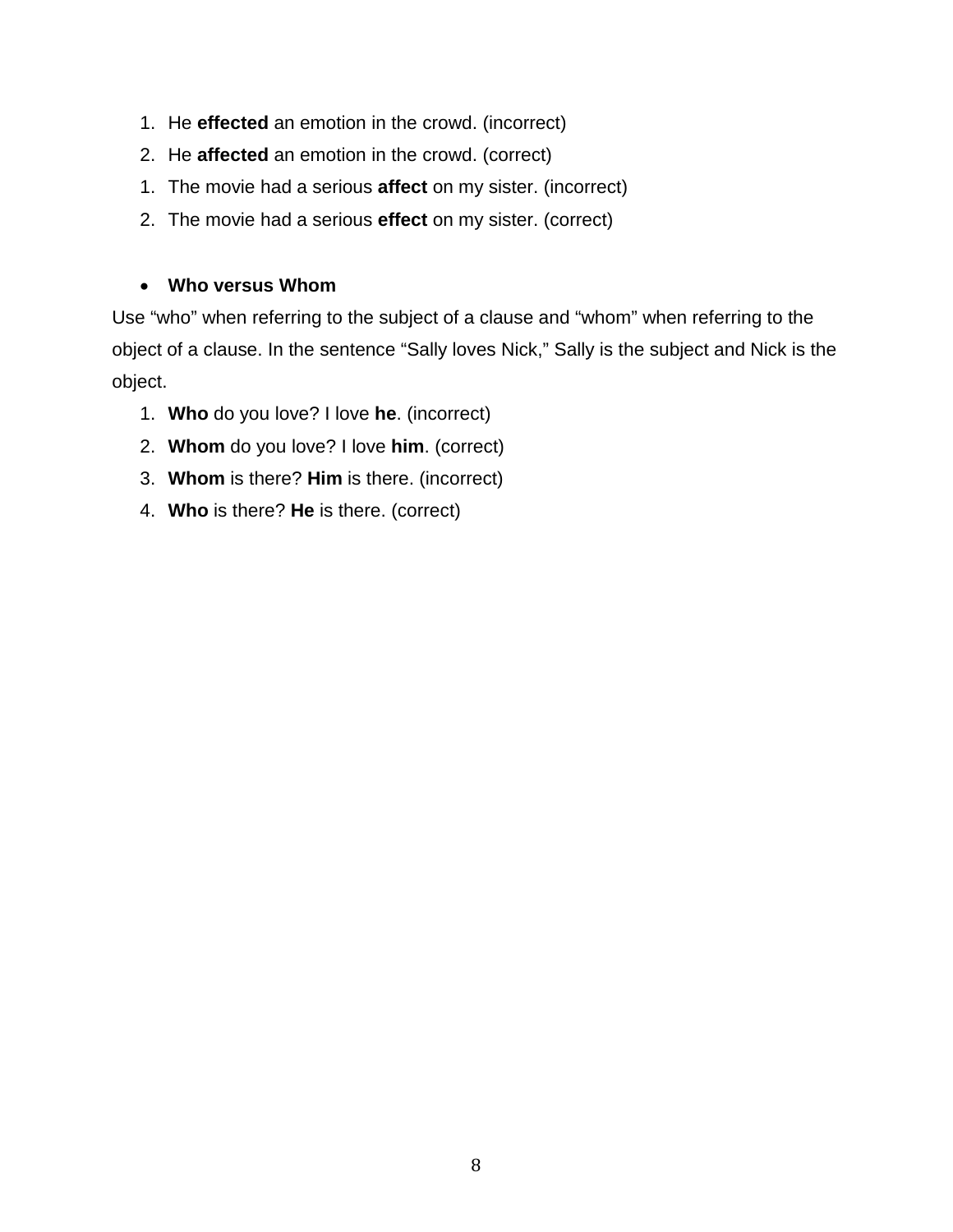## **Exercises**



*Figure 4 Cartoon Constrution Worker*

For numbers 1-5, fill in the missing punctuation marks.

- 1. Stevens hair is long and he washes it every Tuesday.
- 2. Jeff who ran for mayor last year is an excellent public speaker.
- 3. It is very beautiful today the sun is shining and the birds are singing.
- 4. The Writing Center located at Los Angeles Valley College is a useful resource.
- 5. After many trials and tribulations Hollys hard work paid off when she received her degree.

For numbers 6-13, change the necessary words, or rearrange the sentence in order to make it correct.

- 6. Last month, my grandmother stay with us for one week.
- 7. It's her car, but she crashed it, she is sad.
- 8. When she came to the door. I saw her beautiful face.
- 9. The ladybug run very slowly across the grass.
- 10. I growed large tomato garden last fall.
- 11. Their is a big truck in front of the house.
- 12. The author wrote many books. They died a long time ago.
- 13. The kittens drinks milk from the mother cat.